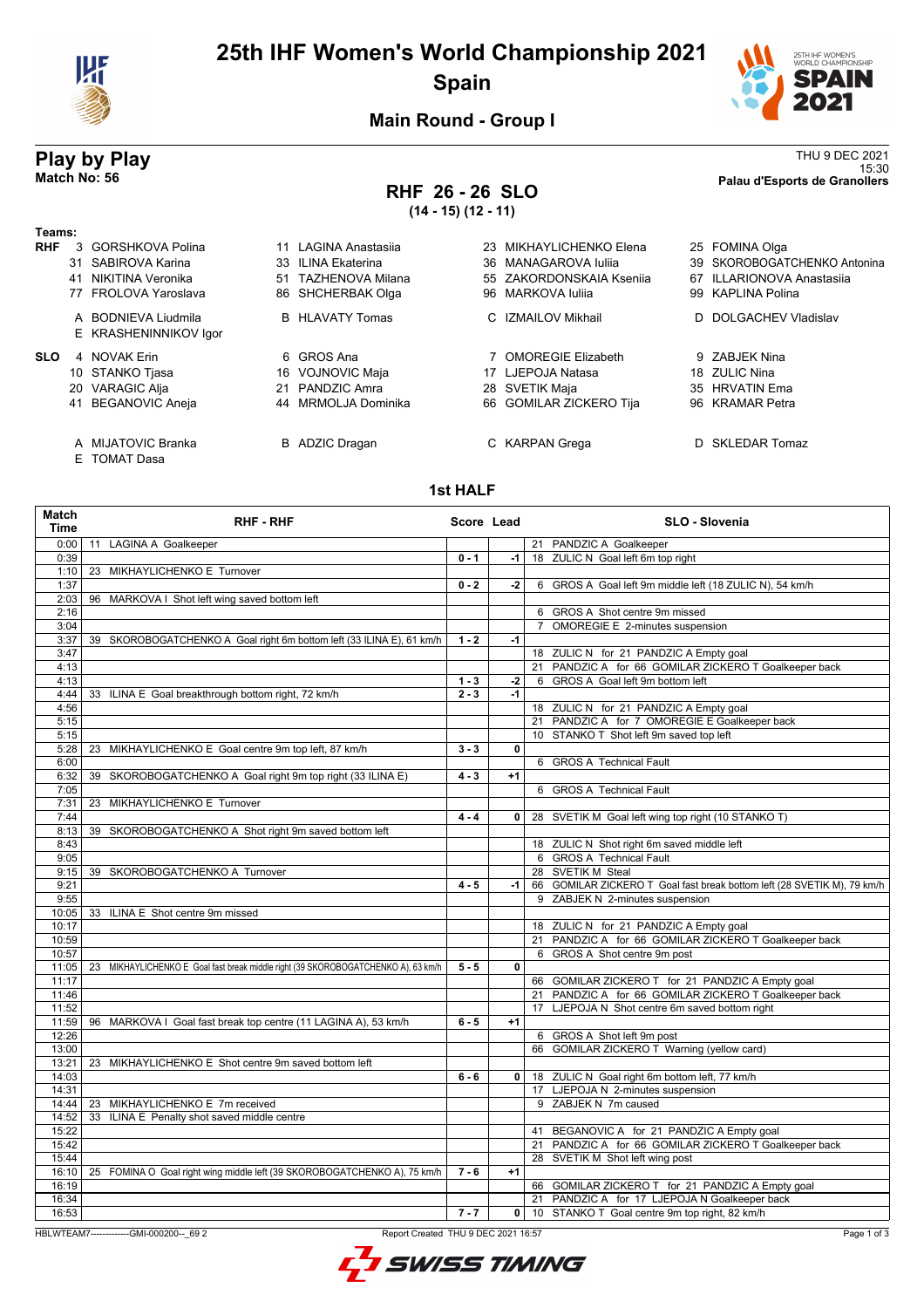

**25th IHF Women's World Championship 2021 Spain**



15:30 **Match No: 56 Palau d'Esports de Granollers**

## **Main Round - Group I**

# **Play by Play**<br>Match No: 56<br>Palau d'Esports de Granollers

# **RHF 26 - 26 SLO (14 - 15) (12 - 11)**

### **1st HALF**

| <b>Match</b><br>Time | <b>RHF - RHF</b>                                                            | Score Lead |              | <b>SLO - Slovenia</b>                                          |
|----------------------|-----------------------------------------------------------------------------|------------|--------------|----------------------------------------------------------------|
| 17:51                | 23 MIKHAYLICHENKO E Goal centre 9m middle right (67 ILLARIONOVA A), 88 km/h | $8 - 7$    | $+1$         |                                                                |
| 18:19                |                                                                             | $8 - 8$    | 0            | 10 STANKO T Goal centre 9m top right (6 GROS A)                |
| 18:46                | 3 GORSHKOVA P Shot left wing missed                                         |            |              |                                                                |
| 19:22                |                                                                             | $8 - 9$    | $-1$         | 6 GROS A Goal left 6m bottom right (10 STANKO T)               |
| 20:11                | 33 ILINA E Goal centre 9m middle right, 60 km/h                             | $9 - 9$    | $\mathbf{0}$ |                                                                |
| 20:43                |                                                                             |            |              | 6 GROS A Shot centre 9m saved middle right                     |
| 20:54                | MIKHAYLICHENKO E 7m received<br>23                                          |            |              | 6 GROS A 7m caused                                             |
| 21:08                | ILINA E Goal Penalty shot bottom right (23 MIKHAYLICHENKO E), 84 km/h<br>33 | $10 - 9$   | $+1$         |                                                                |
| 21:51                |                                                                             |            |              | 20 VARAGIC A Shot centre 9m post                               |
| 22:00                | NIKITINA V Turnover<br>41                                                   |            |              |                                                                |
| 22:48                |                                                                             | $10 - 10$  | 0            | 28 SVETIK M Goal centre 6m middle left (18 ZULIC N), 80 km/h   |
| 23:33                | 33 ILINA E Goal centre 9m bottom left (41 NIKITINA V), 85 km/h              | $11 - 10$  | $+1$         |                                                                |
| 24:10                |                                                                             | $11 - 11$  | 0            | 10 STANKO T Goal centre 9m top left                            |
| 24:58                | 39 SKOROBOGATCHENKO A Shot centre 9m saved bottom right                     |            |              |                                                                |
| 25:34                |                                                                             | $11 - 12$  | $-1$         | 17 LJEPOJA N Goal centre 6m bottom left (10 STANKO T), 78 km/h |
| 25:34                | 39 SKOROBOGATCHENKO A 2-minutes suspension                                  |            |              |                                                                |
| 25:44                | SHCHERBAK O for 11 LAGINA A Empty goal<br>86                                |            |              |                                                                |
| 26:24                | LAGINA A for 3 GORSHKOVA P Goalkeeper back<br>11                            |            |              |                                                                |
| 26:41                | 33 ILINA E Shot centre 9m missed                                            |            |              |                                                                |
| 27:07                |                                                                             | $11 - 13$  | $-2$         | 10 STANKO T Goal left 9m bottom right (6 GROS A), 84 km/h      |
| 27:25                | GORSHKOVA P for 11 LAGINA A Empty goal<br>3                                 |            |              |                                                                |
| 27:37                | LAGINA A for 39 SKOROBOGATCHENKO A Goalkeeper back<br>11                    |            |              |                                                                |
| 27:47                | ILINA E Goal left 9m bottom right<br>33                                     | $12 - 13$  | $-1$         |                                                                |
| 28:20                |                                                                             | $12 - 14$  | -2 l         | 17 LJEPOJA N Goal centre 6m bottom left (96 KRAMAR P), 68 km/h |
| 28:40                | 23 MIKHAYLICHENKO E Goal centre 9m bottom left, 86 km/h                     | $13 - 14$  | $-1$         |                                                                |
| 29:50                |                                                                             | $13 - 15$  | $-2$         | 20 VARAGIC A Goal centre 9m top left, 82 km/h                  |
| 29:59                | 36 MANAGAROVA I Goal right wing middle left (86 SHCHERBAK O)                | $14 - 15$  | $-1$         |                                                                |

### **2nd HALF**

| <b>Match</b><br><b>Time</b> | <b>RHF-RHF</b>                                                          | Score Lead |      | SLO - Slovenia                                                  |
|-----------------------------|-------------------------------------------------------------------------|------------|------|-----------------------------------------------------------------|
| 30:00                       | 99 KAPLINA P Goalkeeper                                                 |            |      | 21 PANDZIC A Goalkeeper                                         |
| 30:29                       | 23 MIKHAYLICHENKO E Shot centre 6m saved top right                      |            |      |                                                                 |
| 30:43                       |                                                                         | $14 - 16$  | -2   | 28 SVETIK M Goal left wing bottom right (7 OMOREGIE E), 68 km/h |
| 30:55                       | 3 GORSHKOVA P Shot left wing saved bottom left                          |            |      |                                                                 |
| 31:46                       | 23 MIKHAYLICHENKO E Block                                               |            |      | 6 GROS A Shot centre 6m blocked                                 |
| 32:05                       | 39 SKOROBOGATCHENKO A Block                                             |            |      | 10 STANKO T Shot left 9m blocked                                |
| 32:14                       | 39 SKOROBOGATCHENKO A Shot centre 6m saved bottom left                  |            |      |                                                                 |
| 32:20                       | 39 SKOROBOGATCHENKO A Technical Fault                                   |            |      |                                                                 |
| 33:00                       |                                                                         | $14 - 17$  | -3   | 17 LJEPOJA N Goal breakthrough top centre, 65 km/h              |
| 33:53                       | 39 SKOROBOGATCHENKO A Technical Fault                                   |            |      |                                                                 |
| 34:47                       |                                                                         | $14 - 18$  | -4   | 18 ZULIC N Goal centre 9m bottom left, 77 km/h                  |
| 35:21                       | 33 ILINA E Shot centre 9m saved middle right                            |            |      |                                                                 |
| 35:47                       | 36 MANAGAROVA I Goal right wing middle left                             | $15 - 18$  | $-3$ |                                                                 |
| 35:58                       |                                                                         |            |      | 10 STANKO T Shot centre 9m post                                 |
| 36:04                       |                                                                         |            |      | 18 ZULIC N 2-minutes suspension                                 |
| 37:13                       | Turnover bench/team                                                     |            |      |                                                                 |
| 37:44                       |                                                                         |            |      | 6 GROS A for 21 PANDZIC A Empty goal                            |
| 37:57                       |                                                                         |            |      | 21 PANDZIC A for 96 KRAMAR P Goalkeeper back                    |
| 37:57                       |                                                                         |            |      | OMOREGIE E Shot centre 9m saved top left<br>$\overline{7}$      |
| 37:57                       | 3 GORSHKOVA P 2-minutes suspension                                      |            |      |                                                                 |
| 38:08                       | 96 MARKOVA I for 99 KAPLINA P Empty goal                                |            |      |                                                                 |
| 38:28                       | 36 MANAGAROVA I Goal right wing top left (23 MIKHAYLICHENKO E), 89 km/h | $16 - 18$  | $-2$ |                                                                 |
| 38:35                       | 99 KAPLINA P for 33 ILINA E Goalkeeper back                             |            |      |                                                                 |
| 38:58                       |                                                                         | $16 - 19$  | -3   | 10 STANKO T Goal left 6m bottom right (6 GROS A)                |
| 39:11                       | 77 FROLOVA Y for 99 KAPLINA P Empty goal                                |            |      |                                                                 |
| 39:40                       | 99 KAPLINA P for 36 MANAGAROVA I Goalkeeper back                        |            |      |                                                                 |
| 39:46                       | 96 MARKOVA I Goal left wing top right (77 FROLOVA Y), 60 km/h           | $17 - 19$  | $-2$ |                                                                 |
| 40:00                       |                                                                         | $17 - 20$  | $-3$ | 17 LJEPOJA N Goal centre 6m bottom right (6 GROS A)             |
| 40:48                       | 23 MIKHAYLICHENKO E Shot centre 9m saved middle centre                  |            |      |                                                                 |
| 41:28                       |                                                                         |            |      | 10 STANKO T Technical Fault                                     |
| 41:43                       | 96 MARKOVA I 7m received                                                |            |      | 6 GROS A 7m caused                                              |
| 41:43                       |                                                                         |            |      | 6 GROS A 2-minutes suspension                                   |
| 41:44                       | 31 SABIROVA K Penalty shot post                                         |            |      |                                                                 |
| 42:02                       |                                                                         |            |      | 20 VARAGIC A for 21 PANDZIC A Empty goal                        |
| 42:33                       |                                                                         |            |      | 21 PANDZIC A for 20 VARAGIC A Goalkeeper back                   |
| 42:46                       |                                                                         |            |      | 18 ZULIC N Technical Fault                                      |
| 42:54                       | 23 MIKHAYLICHENKO E Technical Fault (FB)                                |            |      |                                                                 |

HBLWTEAM7-------------GMI-000200--\_69 2 Report Created THU 9 DEC 2021 16:57